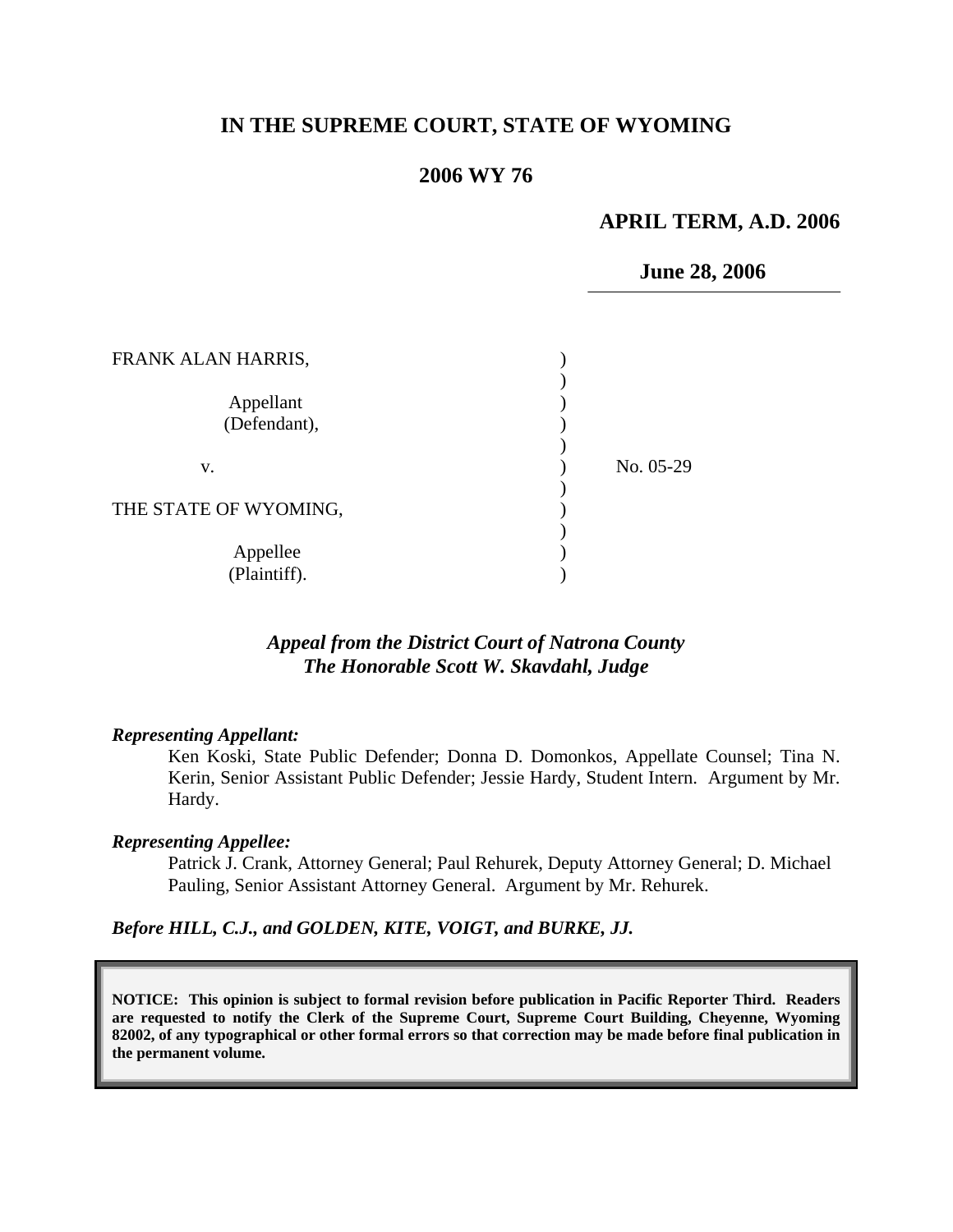## **BURKE, Justice.**

[¶1] Mr. Harris was charged under Wyo. Stat. Ann. § 6-8-102 (LexisNexis 2005) which prohibits a person previously convicted of a violent felony from possessing a firearm. He entered a conditional guilty plea, reserving his right to appeal the district court's ruling on two pretrial motions. Mr. Harris contends the district court should have granted his motion to dismiss because he was charged under an unconstitutionally vague statute. He also claims the court erred by granting the State's motion in limine precluding him from presenting evidence that he did not knowingly violate the law. We affirm.

# *ISSUES*

[¶2] Although Mr. Harris presents four issues for review, we condense and rephrase them as:

- I. Is a muzzle-loading black powder rifle a "firearm" as set forth in Wyo. Stat. Ann. § 6-8-102?
- II. Did the district court err when it denied Mr. Harris' motion to dismiss finding that Wyo. Stat. Ann. § 6-8- 102 is not unconstitutionally vague both on its face and as applied to Mr. Harris even though the statute does not define the term firearm?
- III. Did the district court err by granting the State's motion in limine which precluded Mr. Harris from presenting evidence regarding his understanding that it was not illegal for him to possess the black powder rifle?

### *FACTS*

[¶3] Mr. Harris was previously convicted of two felonies, aggravated robbery and robbery. Both convictions are violent felonies as defined by Wyo. Stat. Ann. § 6-1- 104(xii) (LexisNexis 2005). He has never been pardoned for these convictions. As a violent felon, Mr. Harris is prohibited from possessing firearms pursuant to Wyo. Stat. Ann. § 6-8-102 which provides:

> Any person who has previously pleaded guilty to or been convicted of committing or attempting to commit a violent felony or a felony under W.S. 6-5-204(b), and has not been pardoned and who uses or knowingly possesses **any firearm** is guilty of a felony punishable by imprisonment for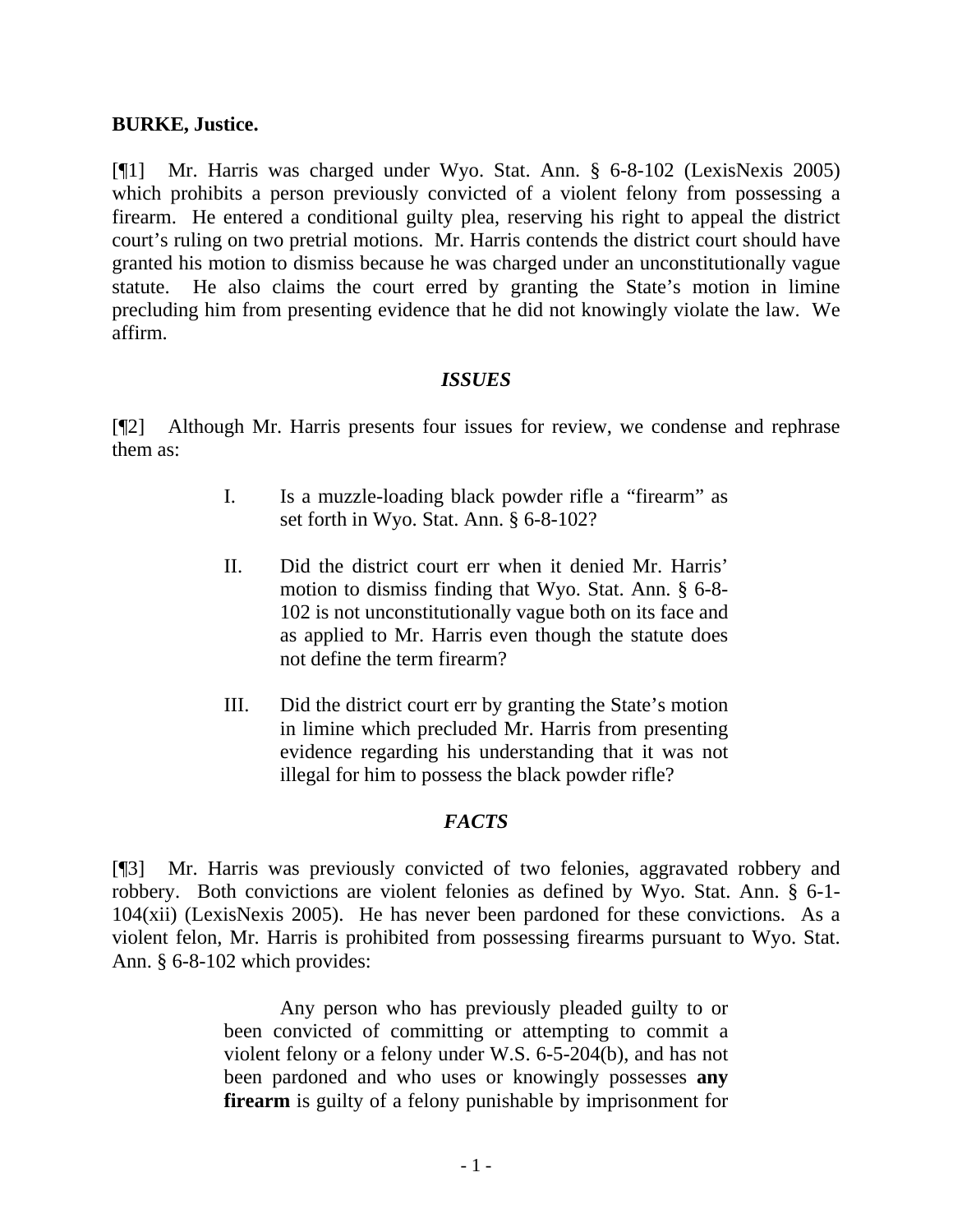not more than three (3) years, a fine of not more than five thousand dollars (\$5,000.00), or both.

(Emphasis added.) Mr. Harris does not dispute that he is a violent felon or that it is unlawful for him to possess firearms. However, according to Mr. Harris, he did not violate the statute because the rifle he purchased is not a firearm. He also contends that his mistaken belief that he was legally permitted to possess the rifle is a valid defense to the charge.

[¶4] Mr. Harris asserts that he first became interested in obtaining a muzzle-loading black powder rifle when he saw a store catalog<sup>[1](#page-2-0)</sup> that offered it for sale without requiring a background check. According to Mr. Harris, a sheriff's deputy in Converse County and a Wal-Mart employee provided information to him from which he concluded that it would not be unlawful for him to possess the rifle, despite his status as a violent felon. In October 2003, Mr. Harris purchased a .50 caliber Traditions black powder Sporter Mag rifle from Wal-Mart. After purchasing the rifle, Mr. Harris pawned it at a Mister Money store in Casper.

[¶5] On the afternoon of April 5, 2004, Mr. Harris repurchased the rifle from the pawn shop. Shortly thereafter, he was seen loading the rifle in front of the federal building in downtown Casper. Police were notified. When the officers responded, they observed Mr. Harris holding the rifle to his shoulder and pointing it in the direction of heavy traffic on Center Street. The officers approached Mr. Harris with their handguns ready and ordered him to put down the rifle. Mr. Harris complied and was restrained.

[¶6] Mr. Harris told the officers he had just purchased the rifle from the pawn shop. He explained that he did not mean to scare anyone - he was merely looking through the scope because it was blurry. Mr. Harris was placed under arrest and taken to the Natrona County Detention Center.

[¶7] An Information was filed charging Mr. Harris with "unlawfully and knowingly possess[ing] a firearm after having been convicted of a violent felony, to-wit: Aggravated Robbery and Robbery, in violation of W.S. 1977, as amended, § 6-8-102." On June 10, 2004, Mr. Harris filed a motion to dismiss claiming that the statute is unconstitutionally vague, both on its face and as applied to him, in violation of the Fifth and Fourteenth Amendments to the United States Constitution and art. 1, § 6 of the Wyoming Constitution. A hearing was held on July 9, 2004. The district court denied the motion.

[¶8] On August 10, 2004, the State filed its Motion in Limine Concerning Possession of Weapon. The motion stemmed from Mr. Harris' proposed defense that he did not

<span id="page-2-0"></span> $\overline{a}$ <sup>1</sup> It was not a Wal-Mart catalog.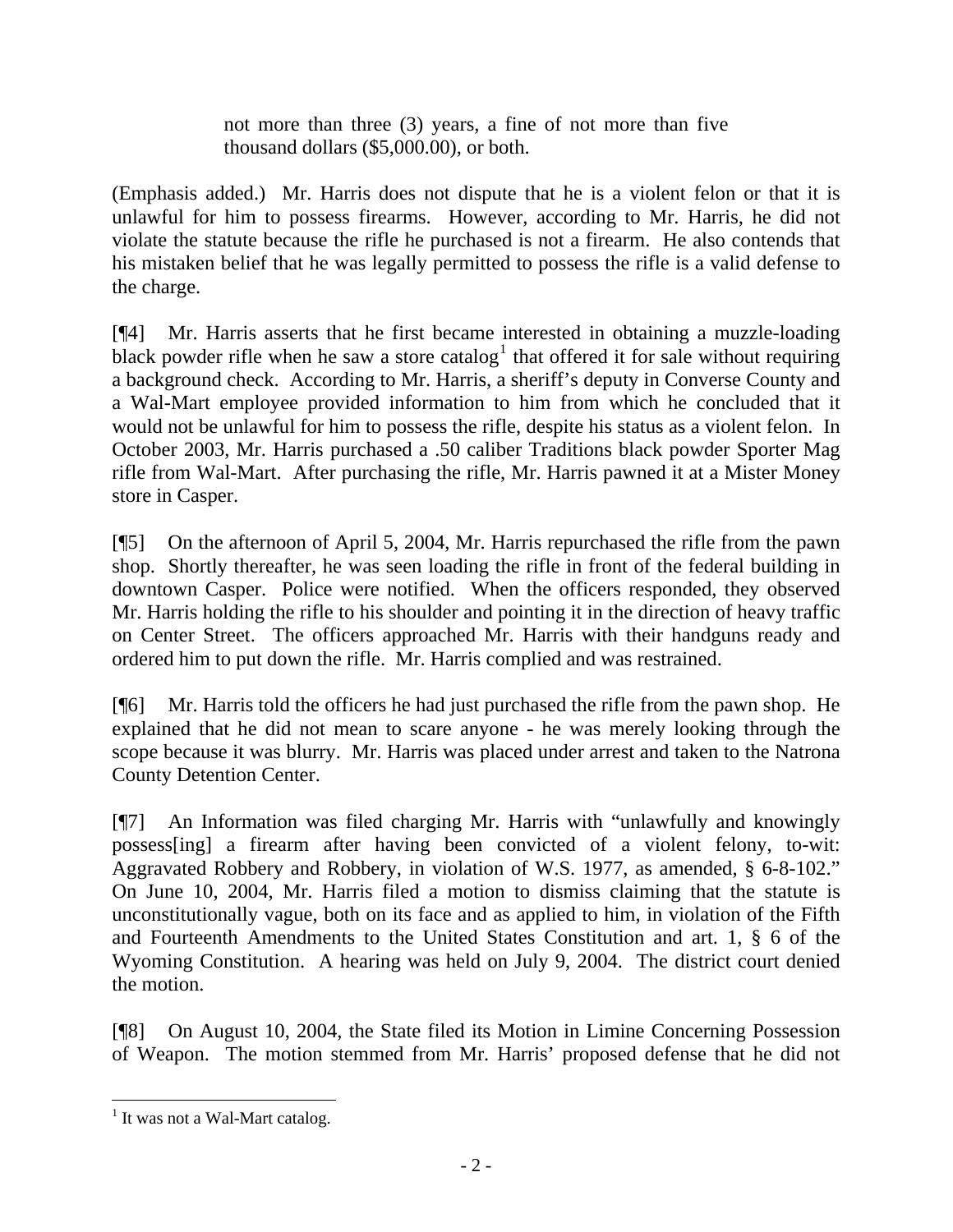believe a black powder rifle was a firearm. Mr. Harris claims that because he made a mistake of fact, he did not knowingly violate the law. Through its motion, the State sought to exclude any evidence supporting Mr. Harris' theory. The State classified Mr. Harris' mistake as one of law, not fact. The State asserted that violation of Wyo. Stat. Ann. § 6-8-102 is a general intent crime and that a mistake of law is not a defense. The district court agreed and granted the motion.

[¶9] After his motion to dismiss was denied and the State's motion in limine granted, Mr. Harris entered a conditional guilty plea. He reserved his right to appeal the district court's decisions on those motions. Mr. Harris was sentenced to a term of eighteen to twenty-four months in the Wyoming State Penitentiary. The sentence was suspended in favor of a two-year term of supervised probation. The Judgment and Sentence was entered on December 1, 2004. This appeal followed.

### *DISCUSSION*

[¶10] Mr. Harris contends that the district court erred by construing Wyo. Stat. Ann. § 6- 8-102 to include muzzle-loading black powder rifles. He claims that we must supply a definition for the term "firearm" because the legislature has failed to do so. He urges us to adopt the federal definition of firearm because at least one federal statute specifically excludes muzzle-loading black powder rifles. $<sup>2</sup>$  $<sup>2</sup>$  $<sup>2</sup>$ </sup>

[¶11] Whether a muzzle-loading black powder rifle constitutes a firearm as contemplated by Wyo. Stat. Ann. § 6-8-102 requires statutory interpretation. Statutory interpretation is a question of law which we review *de novo*. *In re Estate of Seader*, 2003 WY 119,  $\parallel$  23, 76 P.3d 1236, 1244 (Wyo. 2003). "[T]he plain, ordinary, and usual meaning of words used in a statute controls in the absence of clear statutory provisions to the contrary." *Keser v. State*, 706 P.2d 263, 266 (Wyo. 1985). "[W]here there is plain, unambiguous language used in a statute there is no room for construction, and a court

. . .

. . .

 $\overline{a}$ 

(16) The term "antique firearm" means - -

 (C) any muzzle loading rifle . . . which is designed to use black powder. . . .

<span id="page-3-0"></span> $2$  18 U.S.C. § 921(a) (2000) provides in pertinent part:

The term "firearm" means (A) any weapon (including a starter gun) which will or is designed to or may readily be converted to expel a projectile by the action of an explosive. . . . Such term does not include an antique firearm.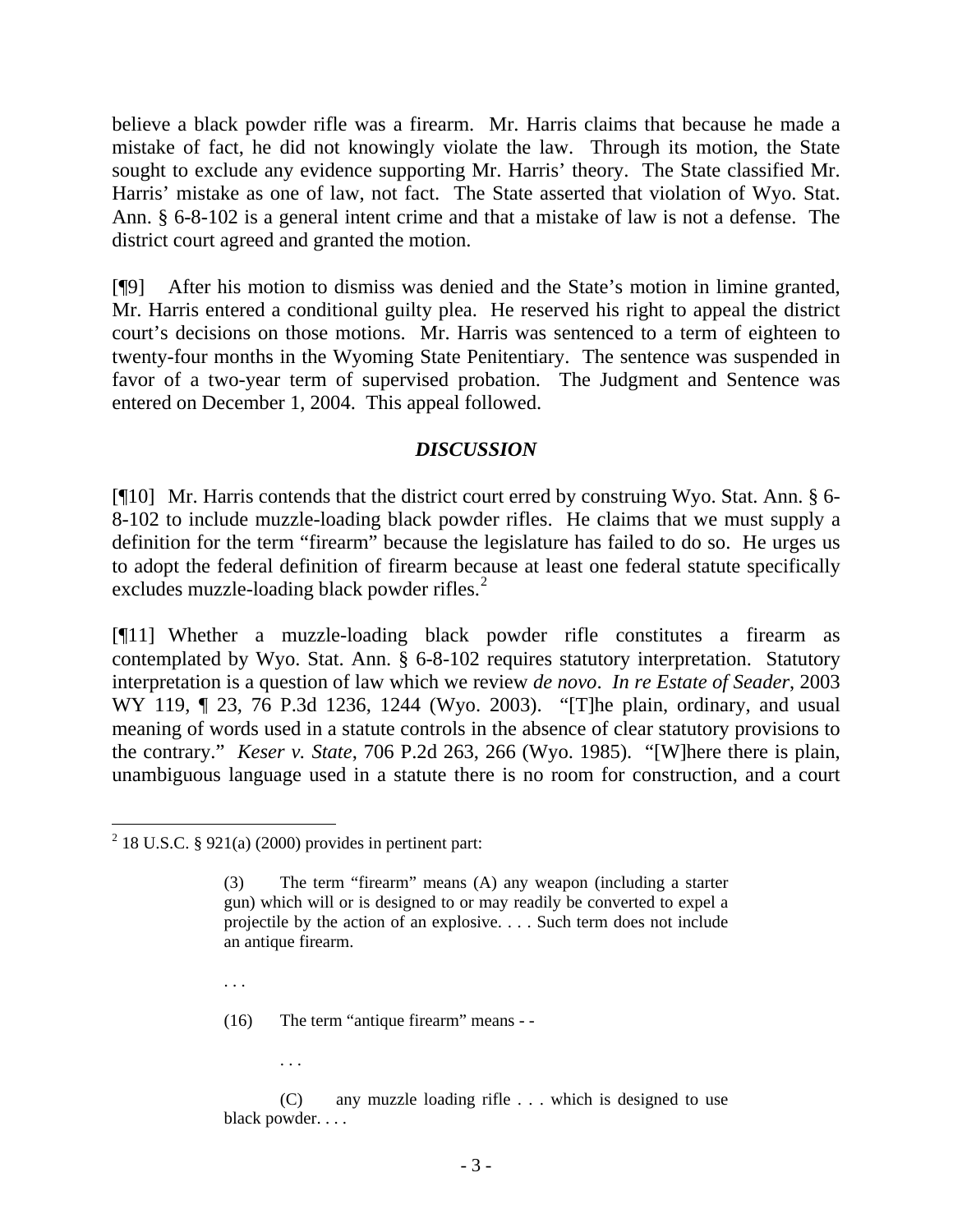may not properly look for and impose another meaning." *Id.* "[W]here legislative intent is discernible a court should give effect to that intent." *Id.* 

[¶12] Mr. Harris correctly notes that "firearm" is not defined in the statute. However, the term "firearm" is not a word that requires us to supply a new or different definition because it is not ambiguous. *See, e.g., DiVenere v. University of Wyoming*, 811 P.2d 273, 275 (Wyo. 1991) ("[T]he word 'recreation' is used in its standard meaning; indeed, we know of no other meaning the word might have."). The American Heritage College Dictionary 521  $(4<sup>th</sup>$  ed. 2002), defines "firearm" as "[a] weapon, esp. a pistol or rifle, capable of firing a projectile and using an explosive as a propellant." Webster's Ninth New Collegiate Dictionary 465 (1991), defines "firearm" as "a weapon from which a shot is discharged by gunpowder." Finally, Black's Law Dictionary 634 ( $6<sup>th</sup>$  ed. 1990), defines "firearm" as "[a] weapon which acts by force of gunpowder."[3](#page-4-0)

[¶13] Mr. Harris does not dispute that the black powder rifle meets these standard definitions because it is capable of firing a projectile by using an explosive as a propellant. He contends, however, that we should adopt the definition of firearms contained in 18 U.S.C. § 921(a). Muzzle-loading black powder rifles are excluded as firearms under this federal statute. His approach is misguided. The charge against Mr. Harris was not for violating the federal statute. He was charged with violating Wyo. Stat. Ann. § 6-8-102.

[¶14] We must give effect to the Wyoming legislature's intent as expressed in the language of the statute. The Wyoming legislature chose to modify the term "firearm" with the word "any." The phrase "any firearm" signifies the legislature's intent to keep firearms away from felons who have demonstrated their propensity for violence. If the legislature intended to create an exception for a muzzle-loading black powder rifle, it could have done so. It did not. We are not free to legislate. *In re Estate of Seader*, ¶ 23, 76 P.3d at 1244. We cannot read exceptions into a statute that were not made by the legislature. *Id. See also, State ex rel. Peterson v. Ellsworth*, 139 P.2d 744, 748 (Wyo. 1943). The inescapable conclusion is that a muzzle-loading black powder rifle falls within the definition of "firearm" as contemplated by Wyo. Stat. Ann. § 6-8-102.

[¶15] Mr. Harris also challenges Wyo. Stat. Ann. § 6-8-102, claiming it is unconstitutionally vague both on its face and as applied. We review constitutional challenges *de novo*. *Rabuck v. State*, 2006 WY 25, ¶ 13, 129 P.3d 861, 864 (Wyo. 2006). We begin our review with the presumption that the statute is constitutional. *Carfield v. State,* 649 P.2d 865, 870 (Wyo. 1982). Mr. Harris bears the heavy burden of proving his contention, with all reasonable doubt resolved in favor of the statute's constitutionality. *Id*.

 $\overline{a}$ 

<span id="page-4-0"></span><sup>3</sup> These definitions are also consistent with the jury instruction approved in *Benson v. State,* 640 P.2d 83, 86, n.6 (Wyo. 1982) which defined "firearm" as "any weapon designed to expel a projectile by action of an explosion, and includes **any** handgun, **rifle** or shotgun." (Emphasis added.)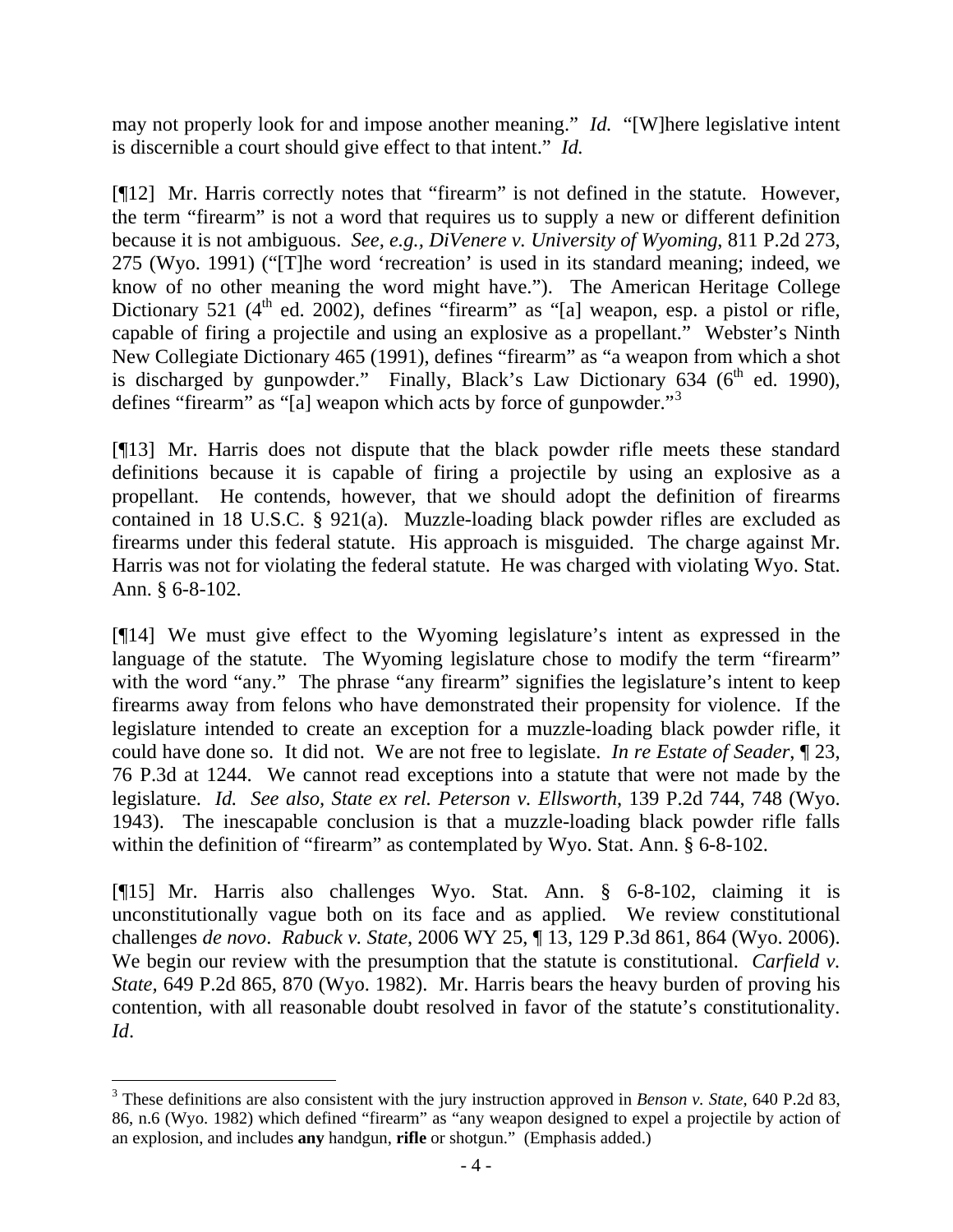[¶16] We are cognizant that our legislature may not promulgate vague or uncertain statutes under the constitutions of Wyoming and the United States. *Rabuck*, ¶ 14, 129 P.3d at 864.

> A statute violates due process under the Fifth and Fourteenth Amendments of the United States Constitution on vagueness grounds and is void if it fails to give a person of ordinary intelligence fair notice that his contemplated conduct is forbidden by statute, and violates equal protection if it encourages arbitrary and erratic arrests and convictions.

*Moe v. State*, 2005 WY 58, ¶ 9, 110 P.3d 1206, 1210 (Wyo. 2005) (internal citations omitted). With these principles in mind, we turn to Mr. Harris' facial challenge.

[¶17] "[A] facial challenge is available in only two situations: (1) when the statute reaches a substantial amount of constitutionally protected conduct, and (2) when the statute is shown to specify no standard of conduct at all." *Moe*, ¶ 9, 110 P.3d at 1210.

> To succeed on a facial vagueness challenge to a legislative measure that does not threaten constitutionally protected conduct . . . a party must do more than identify some instances in which the application of the statute may be uncertain or ambiguous; he must demonstrate that the law is impermissibly vague *in all of its applications.*

*Alcalde v. State*, 2003 WY 99, ¶ 15, 74 P.3d 1253, 1260-61 (Wyo. 2003) (emphasis in original) (internal quotation marks omitted).

[¶18] First, Mr. Harris contends that the term "firearm" is unconstitutionally vague because it infringes on a substantial amount of constitutionally protected conduct  $-$  i.e., the right to bear arms. However, we have previously recognized that placing restrictions upon persons convicted of certain crimes from possessing firearms is a reasonable and legitimate exercise of police power. *See Carfield,* 649 P.2d at 872 (explaining that "[t]o limit the possession of firearms to those who, by their past conduct, have demonstrated an unfitness to be entrusted with such dangerous instrumentalities, is clearly in the interest of the public health, safety, and welfare and within the scope of the Legislature's police power."). We find no reason to depart from our prior holding.

[¶19] Second, Mr. Harris contends that failure to define "firearm" makes the statute unconstitutionally vague because it specifies no standard of conduct at all. He claims that because a black powder rifle is excluded under federal law, a person of ordinary intelligence would not understand that owning this rifle is illegal in Wyoming. His claim is without merit. By its plain terms, the statute prohibits an unpardoned violent felon from possessing any firearm. *See Carfield,* 649 P.2d at 870-871. Reading exceptions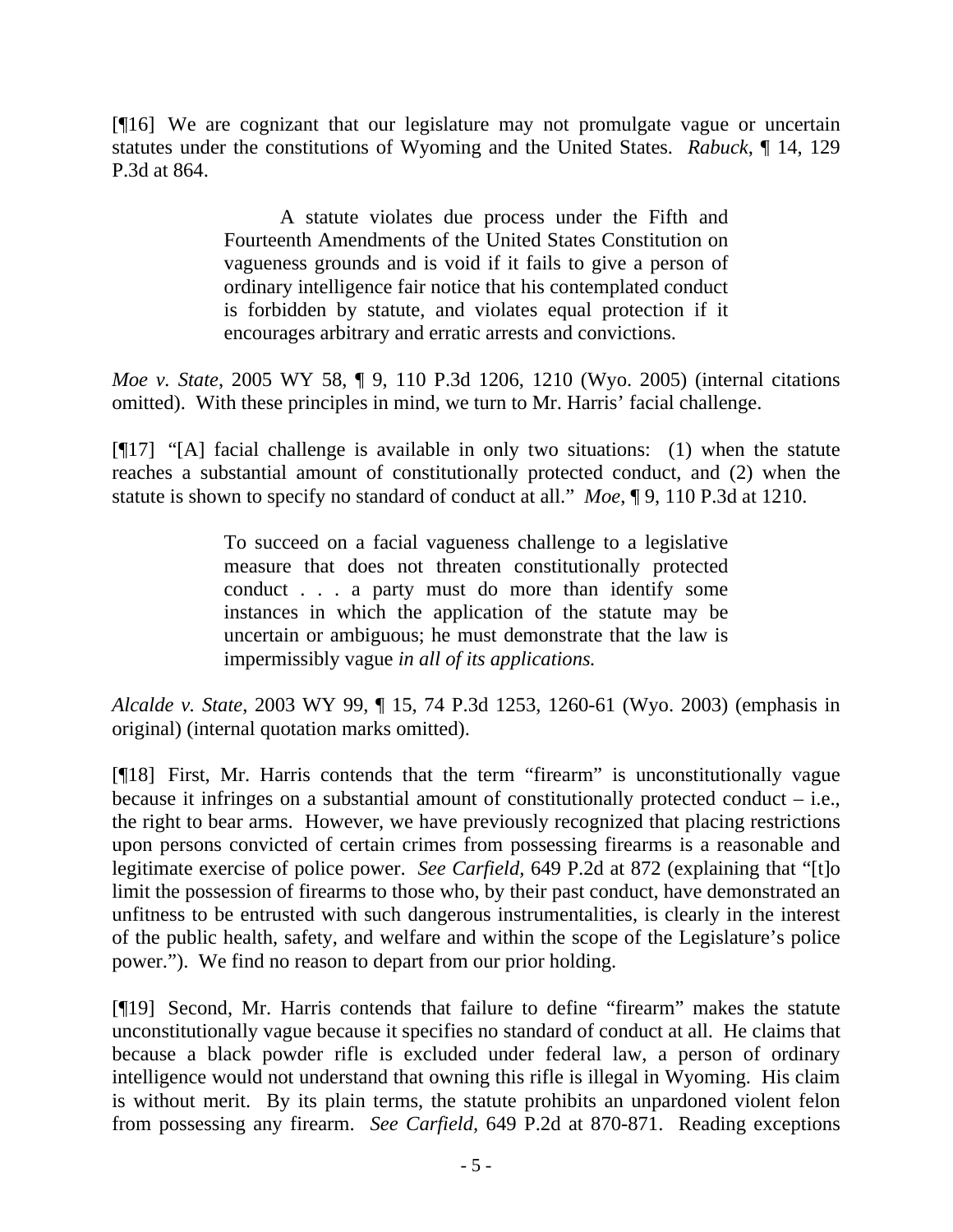into the statute which do not exist does not render the statute unconstitutionally vague such that it proscribes no conduct at all. Even if exceptions for certain firearms were made, the statute would still prohibit the possession of non-excluded firearms. Mr. Harris fails to provide us with even one situation where the application of the statute is uncertain, much less that the statute is vague in **all** of its applications, as he is required to do.

[¶20] We next review Mr. Harris' as applied challenge. To succeed in his claim, Mr. Harris must show that the statute provided insufficient notice to a person of ordinary intelligence that possession of a black powder rifle by a violent felon was illegal, and that he was the victim of arbitrary and discriminatory enforcement. *Griego v. State*, 761 P.2d 973, 976 (Wyo. 1988). Mr. Harris has failed to do so.

[¶21] We have already noted that the term "firearm" is not vague in its ordinary usage. Mr. Harris understood that as a violent felon, it was unlawful for him to possess a firearm. While it may be true that 18 U.S.C. § 921(a) excludes muzzle-loading black powder rifles from its definition of firearm, Wyo. Stat. Ann. § 6-8-102 makes no similar exception. The question before us is not whether other statutes exclude the rifle – the question is whether a person of ordinary intelligence would know that his conduct was prohibited under Wyo. Stat. Ann. § 6-8-102. The answer, undoubtedly, is yes.

[¶22] Mr. Harris has also failed to establish he was the victim of arbitrary and discriminatory enforcement. Mr. Harris suggests that "some purchasers of black powder rifles who have suffered prior violent felony convictions probably live in counties where law enforcement officers do not believe that such rifles are firearms." This speculative statement is insufficient to demonstrate that Mr. Harris was the victim of arbitrary and discriminatory enforcement. For the foregoing reasons, we conclude that the district court properly denied Mr. Harris' motion to dismiss.

[¶23] For his final claim of error, Mr. Harris contends he was denied his constitutional right to present a defense when the district court granted the State's motion in limine. The motion in limine sought to exclude evidence regarding Mr. Harris' belief that he did not knowingly violate the law. In its motion, the State claimed that ignorance of the law was not a valid defense and any evidence supporting Mr. Harris' theory would be prejudicial, misleading, and irrelevant. The district court agreed and concluded that Mr. Harris' belief was a mistake of law and not a defense to the general intent crime with which he was charged.

[¶24] Mr. Harris argues that his mistake related to the character of the thing he possessed and, as such, is a mistake of fact. He claims that if he had been allowed to present his defense, he would have advised the jury that he did not think the black powder rifle was considered a firearm due to the information obtained from the store clerk and deputy and the fact that he was able to purchase the gun from a retail store without being subject to a background check. He contends that the district court erred by